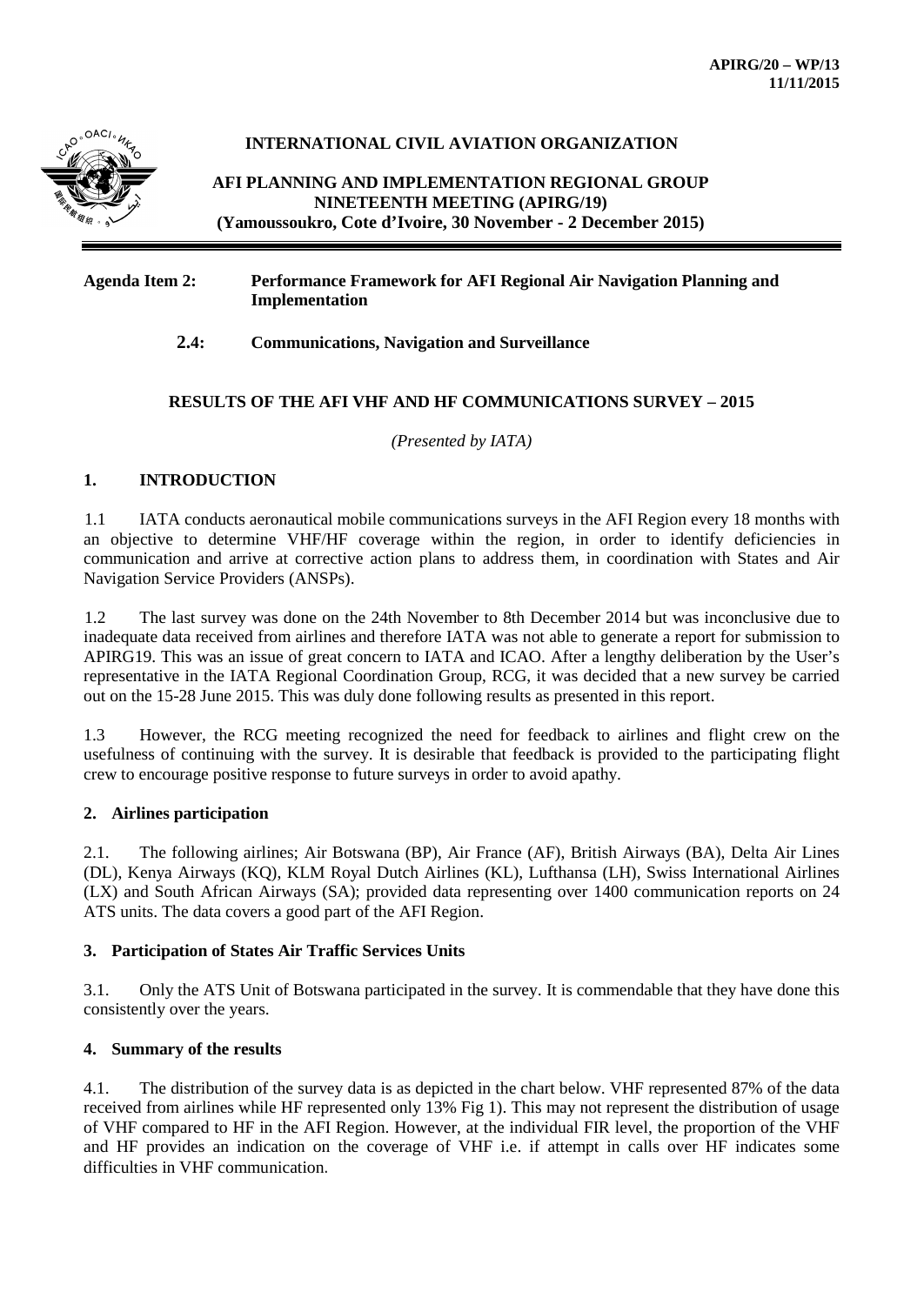Fig1: Distribution of survey data received for VHF and HF HE. 183. 13%  $\blacksquare$  VHF  $H$ FIF VHF, 1257, 87%

4.2. Some FIRs namely, Kinshasa, Luanda, Lusaka, Mogadishu and to a small extent Niamey showed a significant level in HF usage indicating that VHF was still unavailable is some parts of the FIR (Fig 2). Although Khartoum is not in the list, there was some attempt to call on HF which was mainly due to the unserviceability of the extended VHF station in Juba, South Sudan.



Fig 2: Distribution of VHF and HF calls for selected FIRs from the survey.

Fig 3: Success rate achieved for VHF and HF during the survey.



It is generally assumed that an increase in VHF communication usage vis-à-vis a decrease in HF communication usage usually indicates an improvement in the overall status of communication in the FIR as more airlines tend to use the more effective VHF communication channels.

Improvement in Khartoum FIR is not visible in fig 3 above (success rate). This is because of an increased usage of HF which is mainly restricted to the South-Eastern part of Sudan FIR bordering Ethiopia FIR according to the survey results; as well as the communication issues in Juba. It should be recognized that Khartoum has invested tremendously in aeronautical mobile communication infrastructure but unfortunately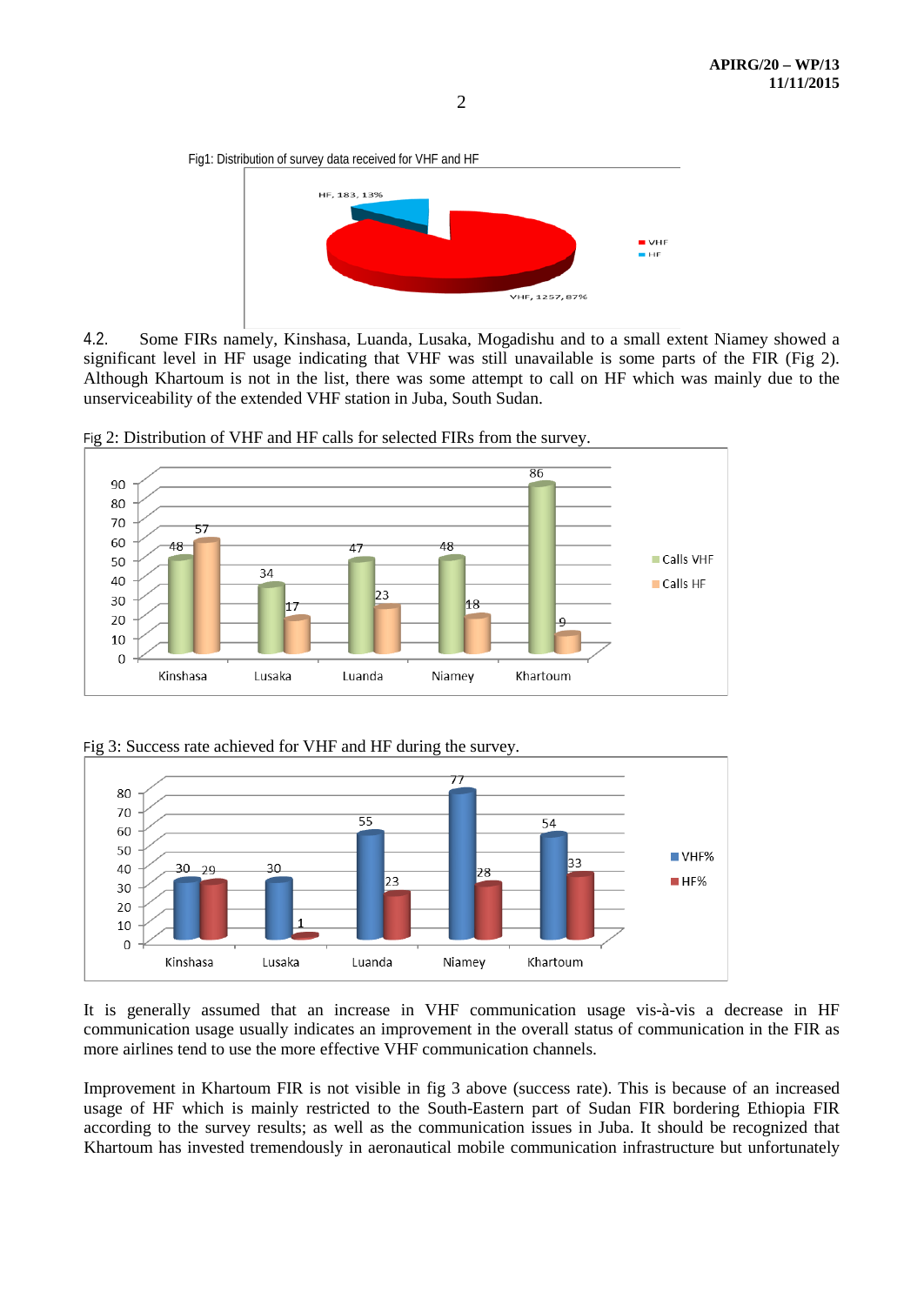the benefits are not visible according to this survey. A more vigorous survey needs to be done to establish the results of this survey with more data spread all over the FIR.

4.3. The table below (fig 3) summarizes the VHF/HF and CPDLC usage and the respective success rate. The figures in the table have been arrived at based on the data received during the survey period and are indicative of the reality on the ground.

|                  |                    | NO. OF CALLS   |             |                | % COMMUICATION SUCCESS       |                          | %VHF  | %HF         | CPDLC                    | %CPDLC                       |
|------------------|--------------------|----------------|-------------|----------------|------------------------------|--------------------------|-------|-------------|--------------------------|------------------------------|
| N <sub>0</sub> . | <b>ATS UNIT</b>    | <b>VHF</b>     | <b>HF</b>   | <b>TOTAL</b>   | <b>VHF</b>                   | <b>HF</b>                | Usage | Usage       | Log on tried             | <b>success</b>               |
|                  | Abidjan            | $\overline{4}$ | 5           | 9              |                              | ٠                        | 44    | 56          |                          |                              |
| $\overline{2}$   | Accra              | 35             | 8           | 43             | 80                           | $\overline{\phantom{a}}$ | 81    | 19          | 16                       | 76                           |
|                  | 3 Addis Ababa      | 43             | 0           | 43             | 60                           | $\overline{\phantom{a}}$ | 100   | $\mathbf 0$ | $\blacksquare$           |                              |
|                  | 4 Algiers          | 86             | 5           | 91             | 83                           | $\overline{\phantom{a}}$ | 95    | 5           | 53                       | 38                           |
|                  | 5 Antananarivo     | 8              | $\Omega$    | 8              | $\overline{\phantom{a}}$     | $\overline{\phantom{a}}$ | 100   | $\Omega$    | $\blacksquare$           | ٠                            |
|                  | 6 Beira            | 38             | 0           | 38             | 50                           | $\blacksquare$           | 100   | $\Omega$    | $\overline{\phantom{a}}$ | $\overline{\phantom{a}}$     |
|                  | <b>Brazzaville</b> | 32             | 6           | 38             | 84                           |                          | 84    | 16          | 25                       | 80                           |
|                  | 8 Cairo            | 17             | $\Omega$    | 17             | 82                           | $\overline{\phantom{a}}$ | 100   | $\Omega$    | $\blacksquare$           | ٠                            |
|                  | 9 Dakar            | $\overline{7}$ | $\Omega$    | $\overline{7}$ | $\blacksquare$               | $\overline{\phantom{a}}$ | 100   | $\mathbf 0$ | $\overline{\phantom{a}}$ | ٠                            |
|                  | 10 Dar es salaam   | 66             | 0           | 66             | 52                           | ۰                        | 100   | $\mathbf 0$ | $\overline{\phantom{a}}$ | ٠                            |
|                  | 11 Entebbe         | 13             | 0           | 13             |                              | $\overline{\phantom{a}}$ | 100   | $\mathbf 0$ | $\overline{\phantom{a}}$ | $\overline{\phantom{0}}$     |
|                  | 12 Gaborone        | 401            | $\Omega$    | 401            | 99                           | $\overline{\phantom{a}}$ | 100   | $\Omega$    | $\overline{\phantom{a}}$ | ٠                            |
|                  | 13 Harare          | 12             | $\Omega$    | 12             | $\overline{\phantom{a}}$     | $\overline{\phantom{a}}$ | 100   | $\Omega$    | $\overline{\phantom{a}}$ | $\overline{\phantom{0}}$     |
|                  | 14 Johannesburg    | 10             | $\Omega$    | 10             | $\qquad \qquad \blacksquare$ | $\overline{\phantom{a}}$ | 100   | $\mathbf 0$ | $\overline{\phantom{a}}$ | ٠                            |
|                  | 15 Kano            | 29             | $\mathbf 0$ | 29             | 59                           | $\overline{\phantom{a}}$ | 100   | $\mathbf 0$ | $\overline{\phantom{a}}$ | ٠                            |
|                  | 16 Khartoum        | 86             | 9           | 95             | 54                           | 33                       | 91    | 9           | ä,                       | ٠                            |
|                  | 17 Kinshasa        | 48             | 57          | 105            | 30                           | 29                       | 46    | 54          | $\blacksquare$           | ٠                            |
|                  | 18 Lagos           | 17             | 0           | 17             | 71                           | $\mathbf 0$              | 100   | $\mathbf 0$ |                          | $\qquad \qquad \blacksquare$ |
|                  | 19 Lilongwe        | 6              | $\Omega$    | 6              | $\blacksquare$               | $\overline{\phantom{a}}$ | 100   | $\Omega$    | ä,                       | ٠                            |
|                  | 20 Luanda          | 47             | 23          | 70             | 55                           | 23                       | 67    | 33          | 23                       | 65                           |
|                  | 21 Lusaka          | 34             | 17          | 51             | 30                           | $\mathbf{1}$             | 67    | 33          | $\overline{\phantom{a}}$ | $\overline{\phantom{a}}$     |
|                  | 22 Mogadishu       | $\overline{7}$ | 35          | 42             |                              | 49                       | 17    | 83          | ٠                        | $\qquad \qquad \blacksquare$ |
|                  | 23 Nairobi         | 49             | $\Omega$    | 49             | 84                           | $\blacksquare$           | 100   | $\mathbf 0$ | $\overline{\phantom{a}}$ | ٠                            |
|                  | 24 N'diamena       | 21             | $\Omega$    | 21             | 81                           | $\overline{\phantom{a}}$ | 100   | $\Omega$    | 21                       | 90                           |
|                  | 25 Niamey          | 48             | 18          | 66             | 77                           | 28                       | 73    | 27          | 42                       | 69                           |

Fig 4: Table of the summary of the VHF, HF and CPDLC Survey

### 4.4. Notes

Successful (use of VHF/HF) communication or VHF/HF success rate is described in this survey as;

• 'Communication established' -strength/Clarity 4-5,

• 'Communication established and is excellent' -strength/Clarity 5.

A review of the classification of the strength and clarity of the communication based on ICAO Annex 10 Volume II, 5.2.1.8.4 was discussed and adopted. Crew and ANSPs should be sensitized on readability scale as follows;

Read you one=unreadable; read you two=readable now and then

Read you three=readable but with difficulty

Read you four=readable

Read you five=perfectly readable.

4.5. The 'old' model used for determining strength and clarity of the calls before 2013 was based the following;

- 'Nil communication'=strength 1-2
- 'Communication established'=strength 3-4
- 'excellent communication' = strength  $5$

This old model was discarded after discussions with RCG, IATA and IFALPA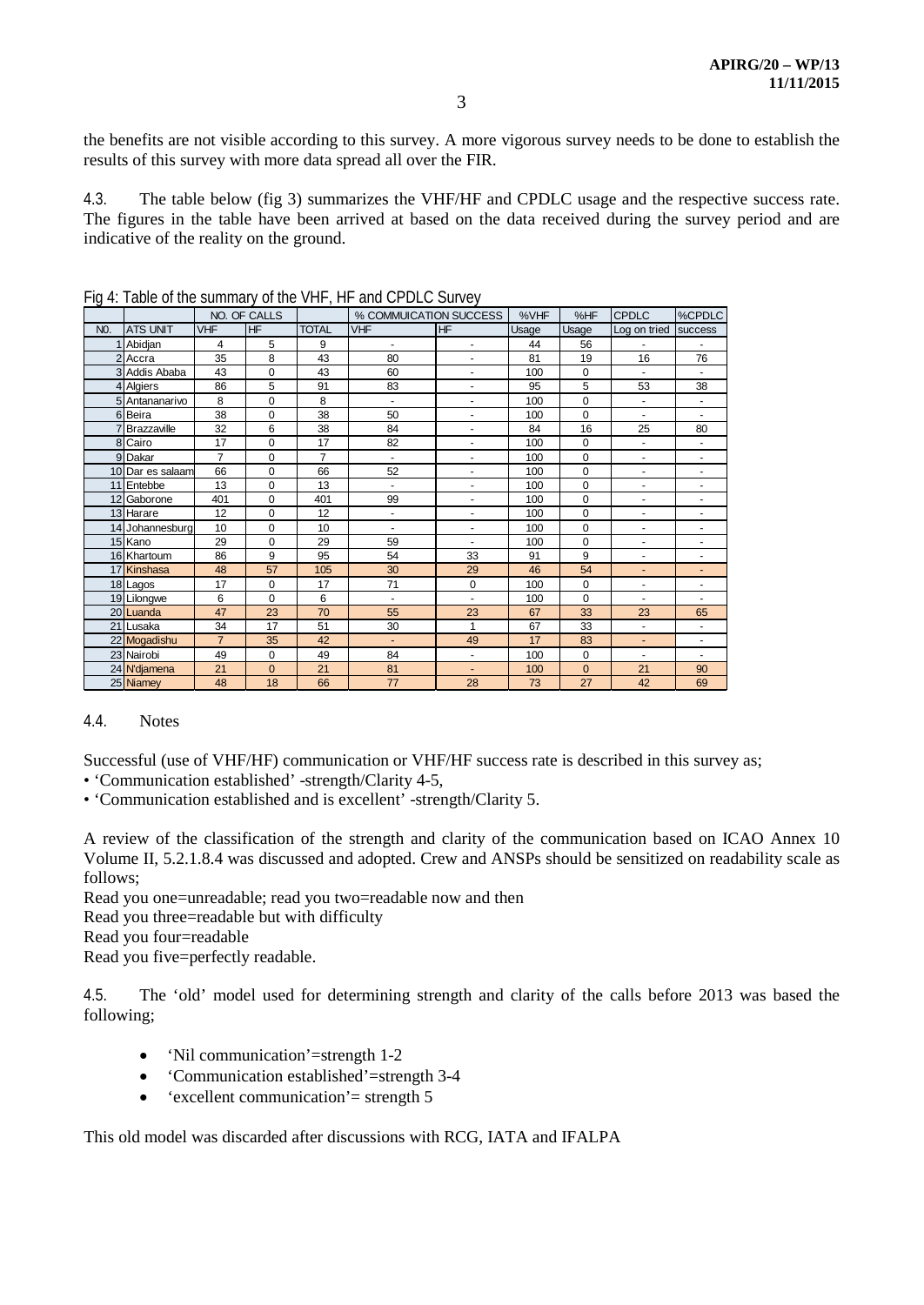Part II – Analysis of the results by FIR

Abidjan FIS

### VHF/HF

Not enough calls to provide any meaningful results

### CPDLC

See results under Dakar FIR

### **Accra FIR**



### VHF/HF

A total of 43 calls were made (35 on VHF and 8 on HF).

Success rate; VHF 80% and HF data was not enough to make valid conclusions.

In previous surveys, VHF calls at TATAT, SENOR and LITAK had logged poor communication. In 2015, only LITAK had 'Nil Communication'. However, this was not enough to arrive at conclusive results regarding position LITAK.

# CPDLC

Total of 13 attempts on CPDLC were made. Out of these, 85% had successful LOG-INs. Crew were able to log-in at position LITAK.

# Addis FIR

### VHF/HF

A total of 43 calls were made all on VHF with success rate of 60% which is way lower that 94% in 2012.

In 2009, 50% of VHF and HF calls at EPSIX, ANTAX and AMATO had 'Nil Communication'. All calls at position TIKAT recorded 'Nil Communication'. In 2012 survey, position ALRAP and ANTAX had 'Nil Communication' in all calls.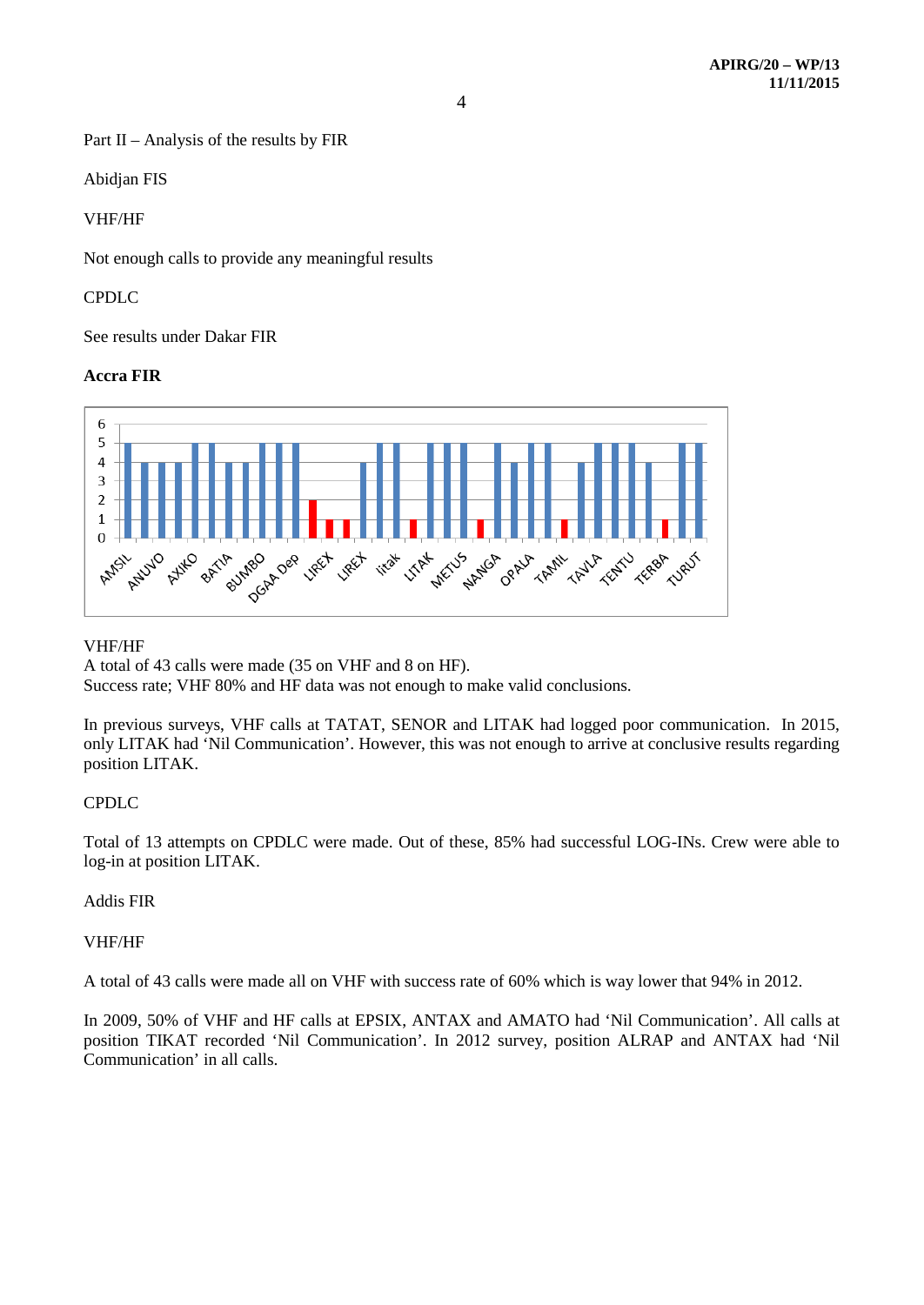

In 2015, these positions; ALRAP, ANTAX, AMATO and now AMUDO which are at the north-west and west of the FIR, are still problematic. Investigation was requested and no report has been received. The probable 'Blind' spot at these positions need investigations and conclusive remedial actions.

### CPDLC

No CPDLC available in Addis FIR.

# **Algiers FIR**



# VHF/HF

A total of 91 calls were made (86 on VHF and 5 on HF).

Success rate for VHF was 83%. Only six calls were registered on HF which was inadequate to make any meaningful conclusions.

In general, communication is adequate.

However, positions BOD (Bordj Omar Driss VOR), HOGAR and IKTAVI have shown some challenges in VHF communication even in previous surveys. In this particular survey, only 57% of the calls registered at BOD were successful. Investigation may be required to find out if this is a one-off or a problematic area that needs to be addressed. HOGAR also needs investigation due to historical information although not much data was received.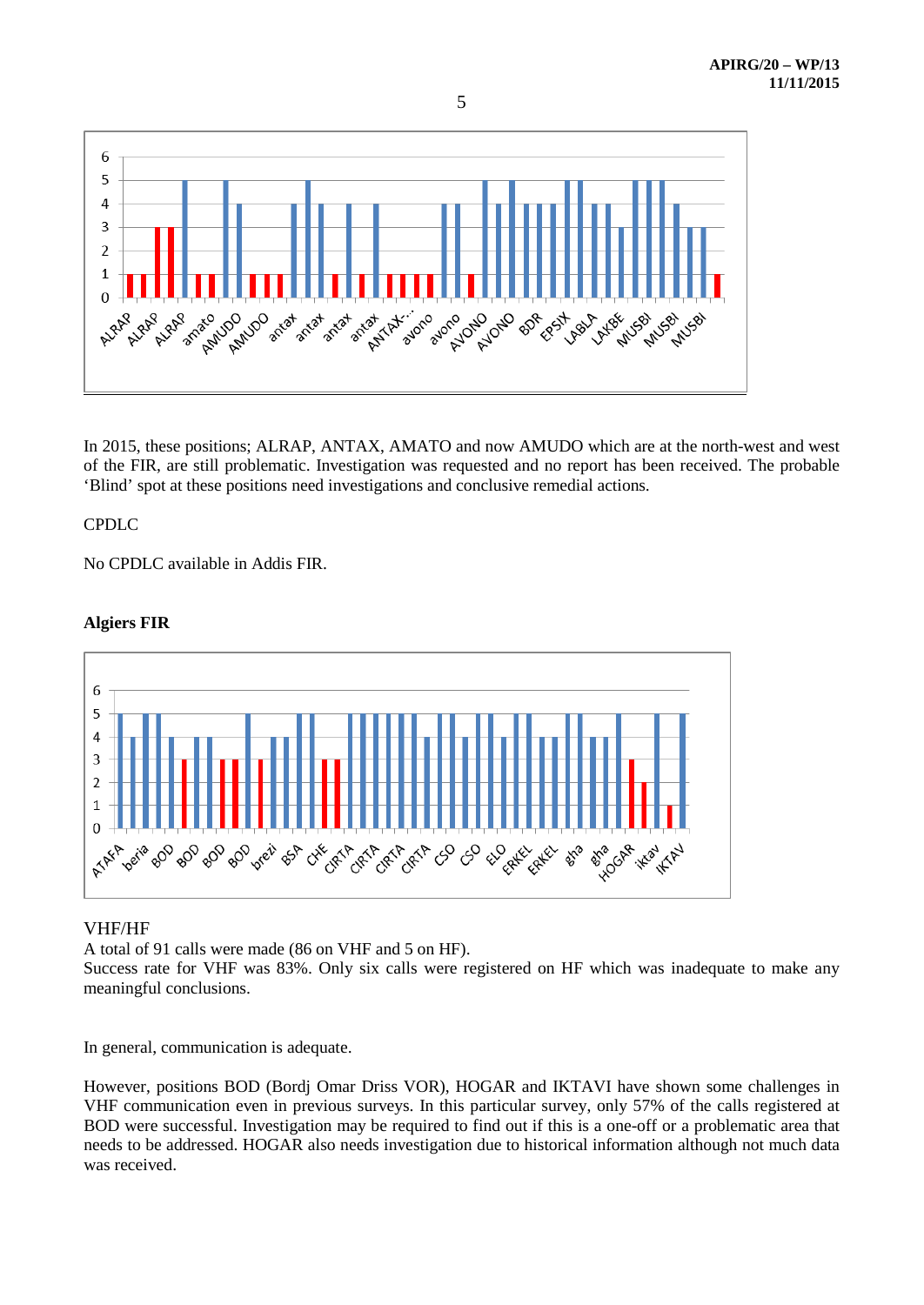

# CPDLC

In 2012 survey a total of 187 attempts on CPDLC were made out of which 84% had successful LOG-Ins. In 2015 survey, out of the 53 LOG-Ins only 38% were successful. This is an area of concern and requires urgent investigation. The data collected is adequate for this determination.

# **Antananarivo FIR**

### VHF/HF

Only 8 calls were registered on VHF. No conclusion was possible based on the data received. In 2012, the success rate on VHF was 97% while HF was 100%.

# CPDLC

No conclusion was possible based on the data received although both LOG-INs registered were unsuccessful.

# **Beira FIR**

# **VHF/HF**

A total of 38 calls were recorded of which 50% were successful.

In 2012, the success rate on VHF was 98%.

There was a major drop in the success rate and investigation is required to determine if there is a trend. It is interesting to note that a good number (68%) of the 'Nil communications' were at strength 3 out 5 which is the new threshold for 'Nil communications'. Further investigation and monitoring is required.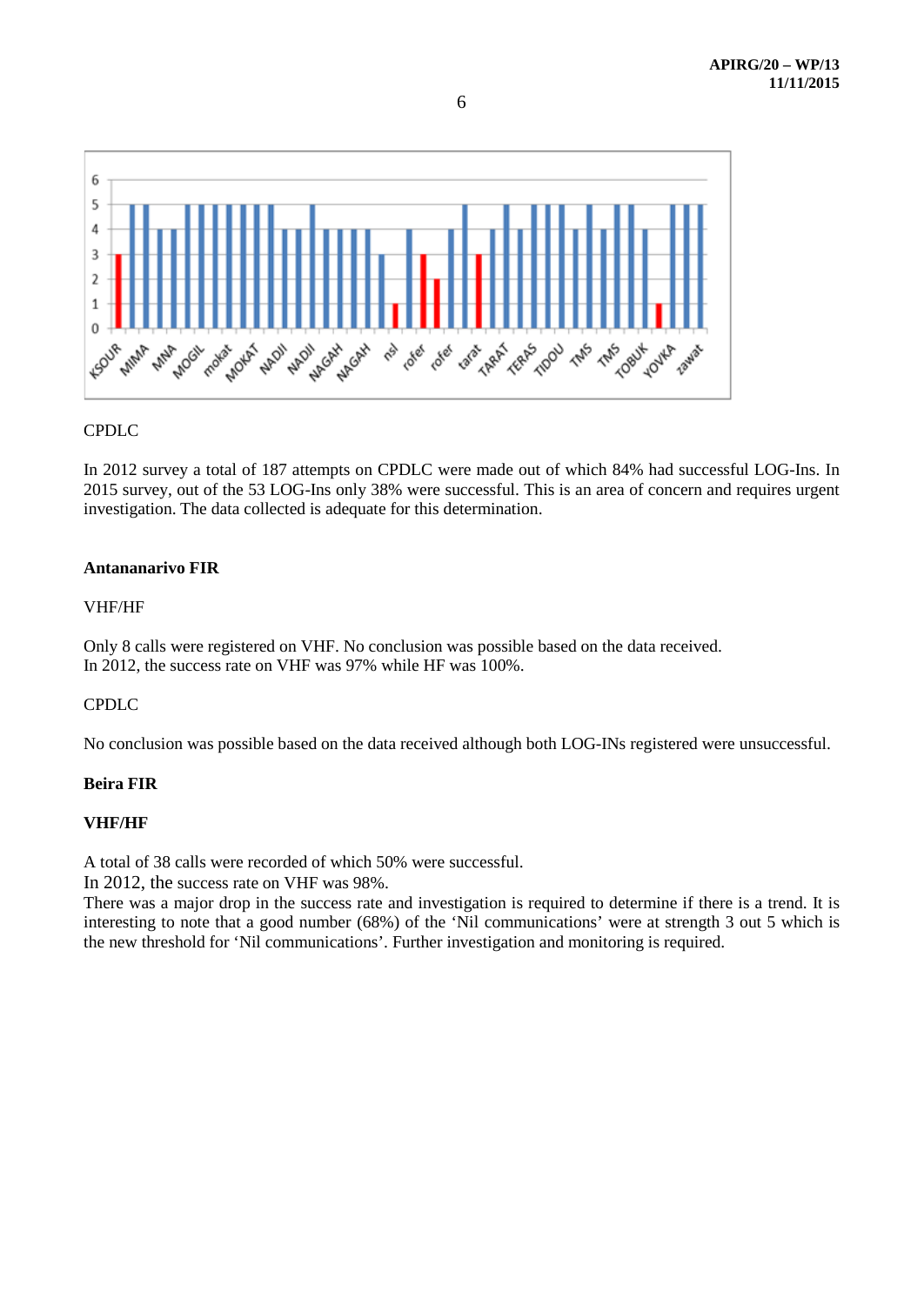

No CPDLC available in Beira FIR.

# **Brazzaville FIR**

### VHF/HF

A total of 38 calls were registered (32 on VHF and 6 on HF).

Success rate was VHF 84%.

Not enough data was available to make any meaningful conclusion.

The hotspots in the North and North-Eastern part of the FIR identified in 2009 and 2012 surveys seem to have been resolved i.e. EDGUM, UMOSA, AMALOS, GOVEL, ASKON and AMPER .

The only area of concern is at position EMSAT which showed some inadequacies in VHF and also on HF in the 6 calls surveyed and needs investigation especially that is the boundary point between Kinshasa and Brazzaville (UM731).



# CPDLC

All the 9 attempts on CPDLC LOG-INs surveyed were successful making it 100%.

# **Cairo FIR**

# VHF/HF

A total of 17 calls were registered, all of which were on VHF. The success rate was 82%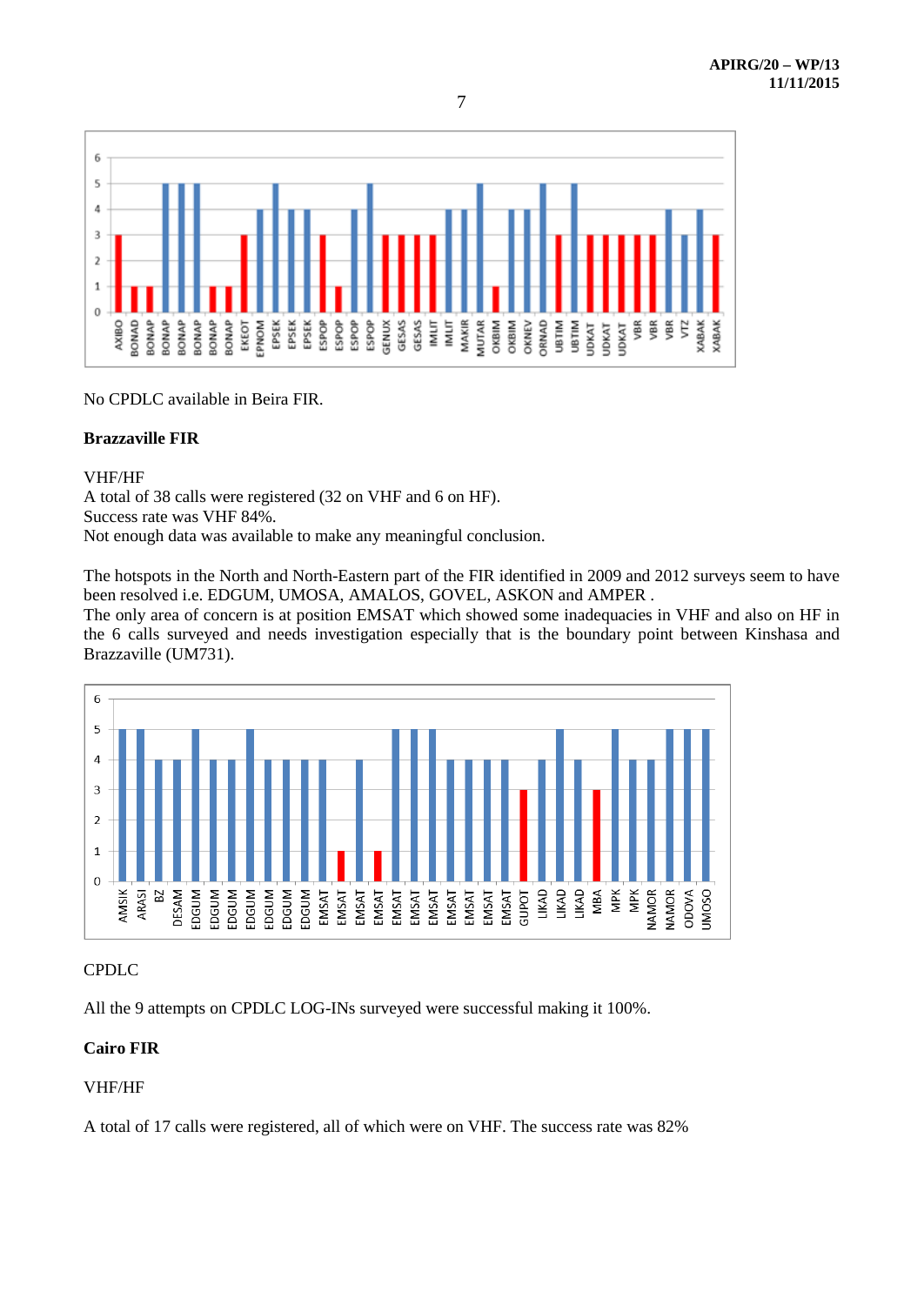Communication considered as adequate based on the trend from previous surveys despite the inadequacy of data. In 2012, the success rate was 100%.

CPDLC

No CPDLC data was available for Cairo FIR.

# **Canarias FIR**

Nil data was available

### **Dakar FIR**

### VHF/HF

Data received (7 VHF Calls) was inadequate to make any meaningful conclusions.

### CPDLC

Data received (7 VHF Calls) was inadequate to make any meaningful conclusions.

# **Dar es Salaam FIR**



### VHF/HF

A total of 66 calls were recorded and all on VHF.

The success rate was 52% compared the 2012 rate of 93% which is an issue of concern.

If one uses the 'old' model of determining success, this figure will increase to 76%. In summary, there is a requirement to improve the quality of communication provided by Dar FIR.

Investigation on positions ESRES and UTINA require investigation and resolution. The concern is that these two waypoints are boundary points and are also located in areas where three FIRs meet.

For example, ESRES is at the boundary point located around FIR boundaries of Lusaka FIR, Kinshasa FIR and Dar FIR and UTINA; Lilongwe FIR, Beira FIR and Dar FIR.

CPDLC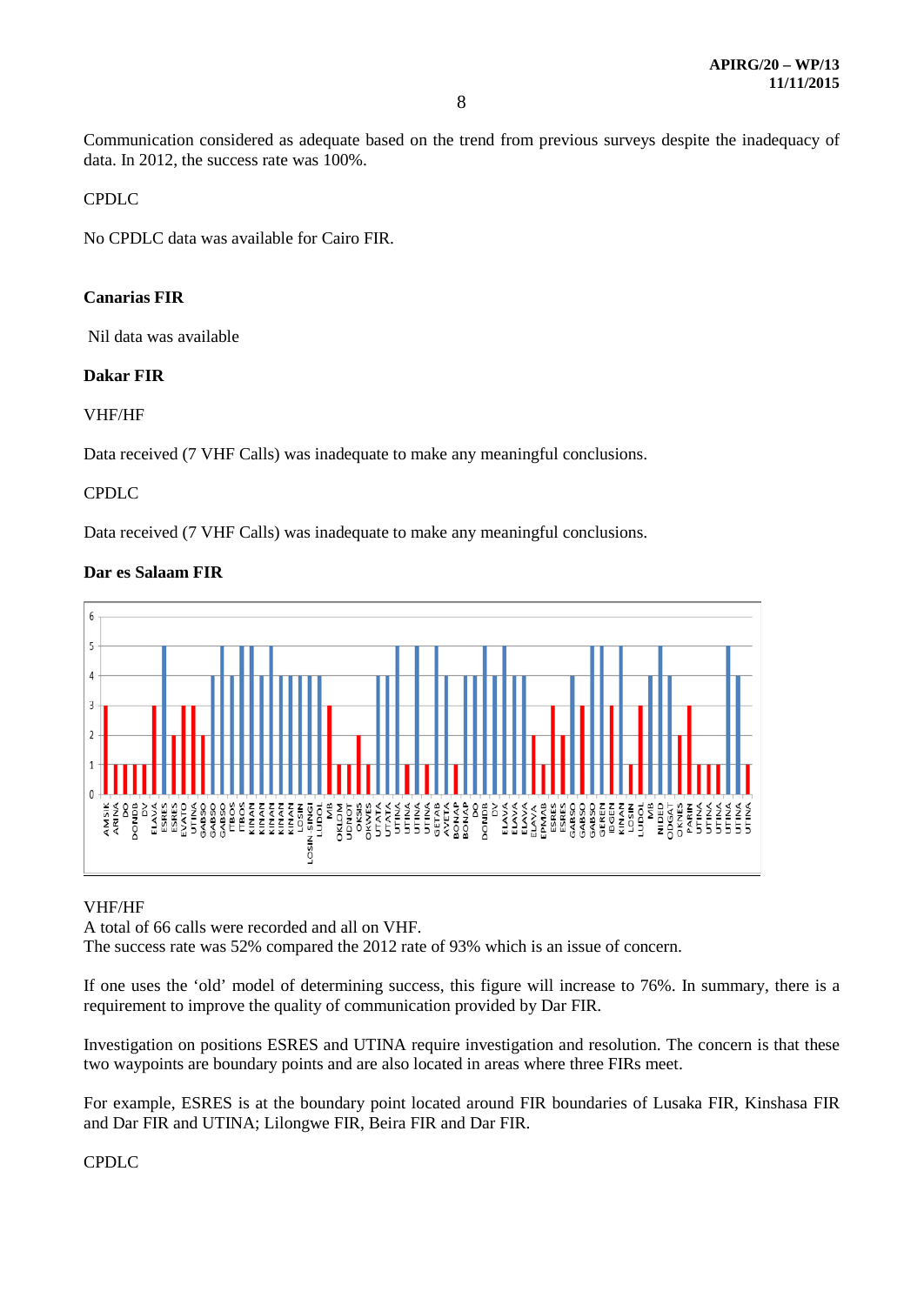No CPDLC available in Dar FIR.

# **Entebbe FIR**

VHF/HF A total of 13 calls were made and all on VHF. Success rate; VHF 92%

CPDLC

No CPDLC available in Entebbe FIR.

# **Gaborone FIR**

# VHF/HF

A total of 401 calls were recorded during the survey and all were on VHF. The success rate was at 99%.



Communication is considered as adequate.

No CPDLC available in Gaborone FIR.

# **Harare FIR**

# VHF/HF

A total of 12 calls were recorded on VHF during the survey with a success rate of 75%.

Communication considered as adequate.

No CPDLC available in Harare FIR.

Johannesburg FIR

# VHF/HF

In 2012, a total of 48 calls were made on VHF with a success rate of 100%. The trend has continued in 2015 with only 10 VHF calls surveyed and again with 100% success rate.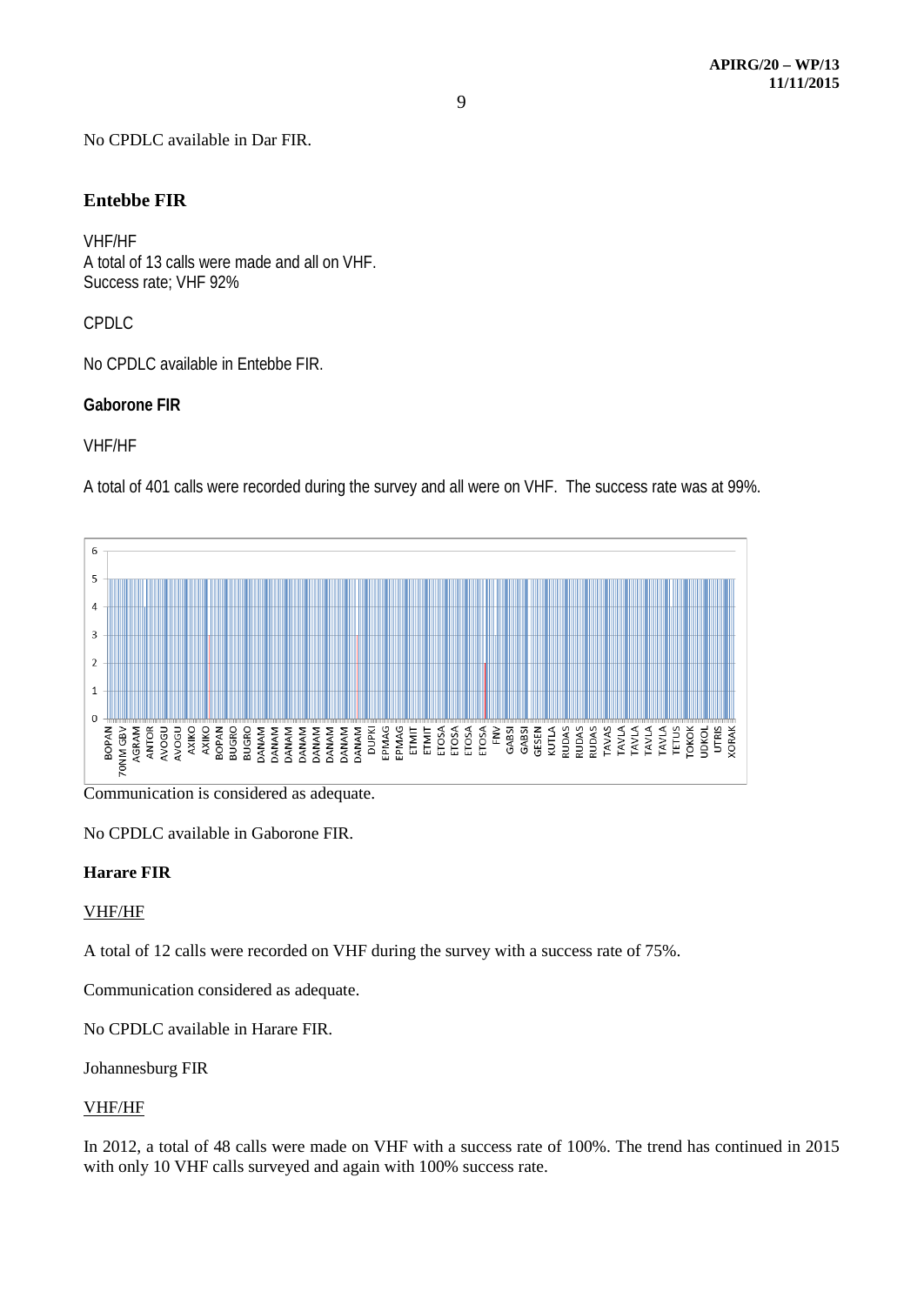Communication considered as adequate. No further report.

Again, just like in 2012, not enough data was available to assess usage of CPDLC in the FIR.

### **Juba CTRL**

Not enough data received. No further report.

No CPDLC at Juba Control

### **Kano FIR**



### VHF/HF

A total of calls were 29 VHF calls recorded with 59% success rate which is a big drop from the 2012 rate of 92%. No HF calls were recorded during the survey.

With the exception for EDEKO and BIMAT which are 'interior' of the FIR, all the other waypoints with 'Nil communication' i.e. BIRNI, KELAK, KIDKI, ODMAP, NASTO and OBUDU are all boundary waypoints. Investigation to establish the reason behind this commonality or trend is desirable. This may explain the 33% drop in VHF success rate in 2015 compared to 2012.

No CPDLC available in Kano FIR.

# **Khartoum FIR**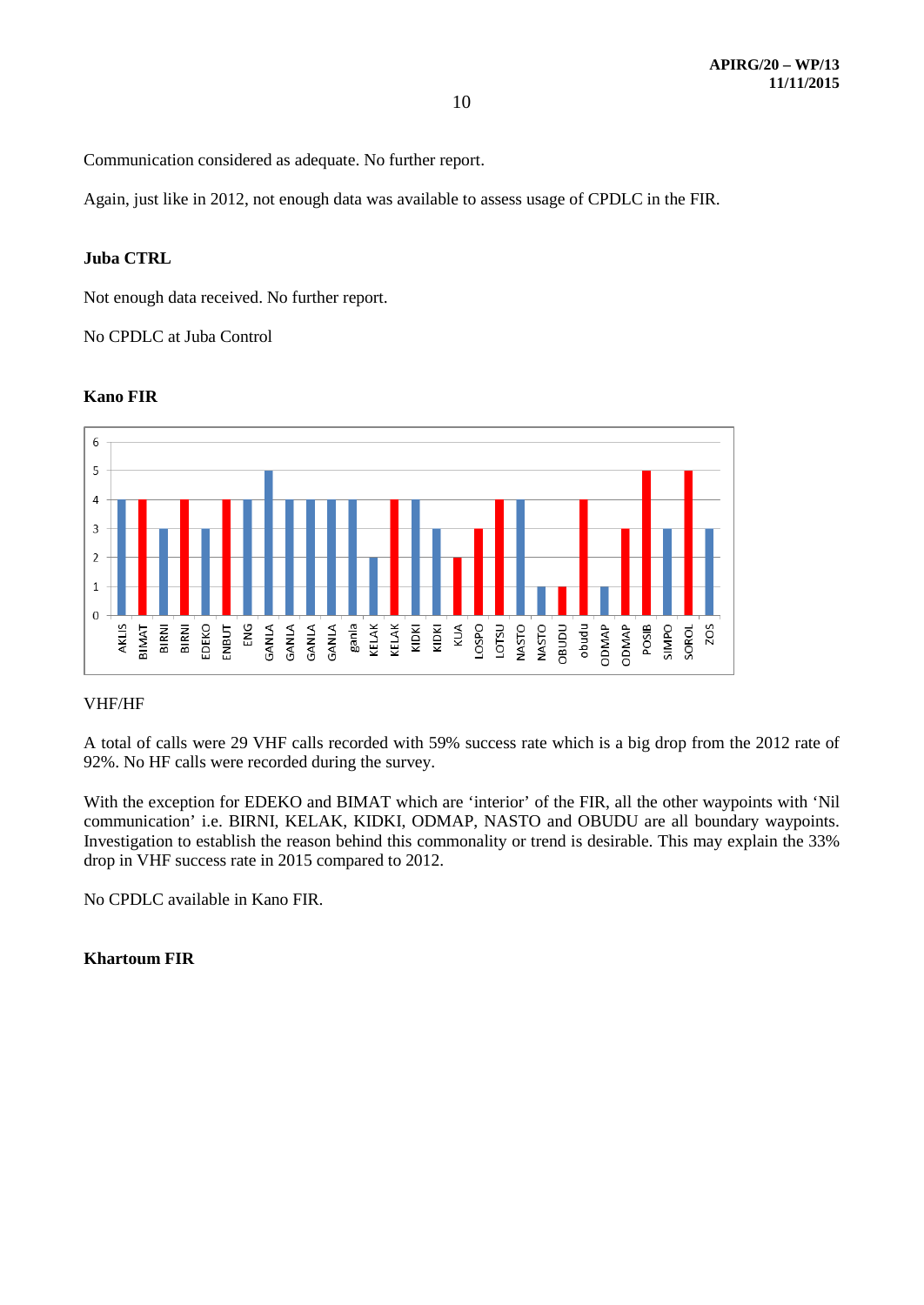

### VHF/HF

A total of 95 calls were made (86 on VHF and 9 on HF). Success rate for VHF 54% and HF 33% was recorded.

The VHF communication trend for previous surveys are; 67% in 2009 and 73% in 2012. In 2015, the success rate was below the results calculated for 2009 at 54%.

If we calculated the success rate based on the on the 'old' baseline where strength '3' is considered 'Nil communication' (2009 and 2012) then the rate will be 77% which would be an improvement of 4% compared to 2012.

In 2012, the discussion was the impact of the improvement in communication infrastructure in Khartoum over the years and the benefits realized thereof. Users expect more improvements in this regard. Possible issues at the south of the FIR (Juba VHF extended-rage facility u/s) may have affected the success rate and requires urgent resolution.

The positions ALRAP, MALAKAL and AVONO (see Addis FIR) continue to be areas of concern. Investigation that was recommended in 2012 on the 'Blind' spot at these positions has not been availed (if it was done at all).

No CPDLC available in Khartoum FIR.

**Kinshasa FIR**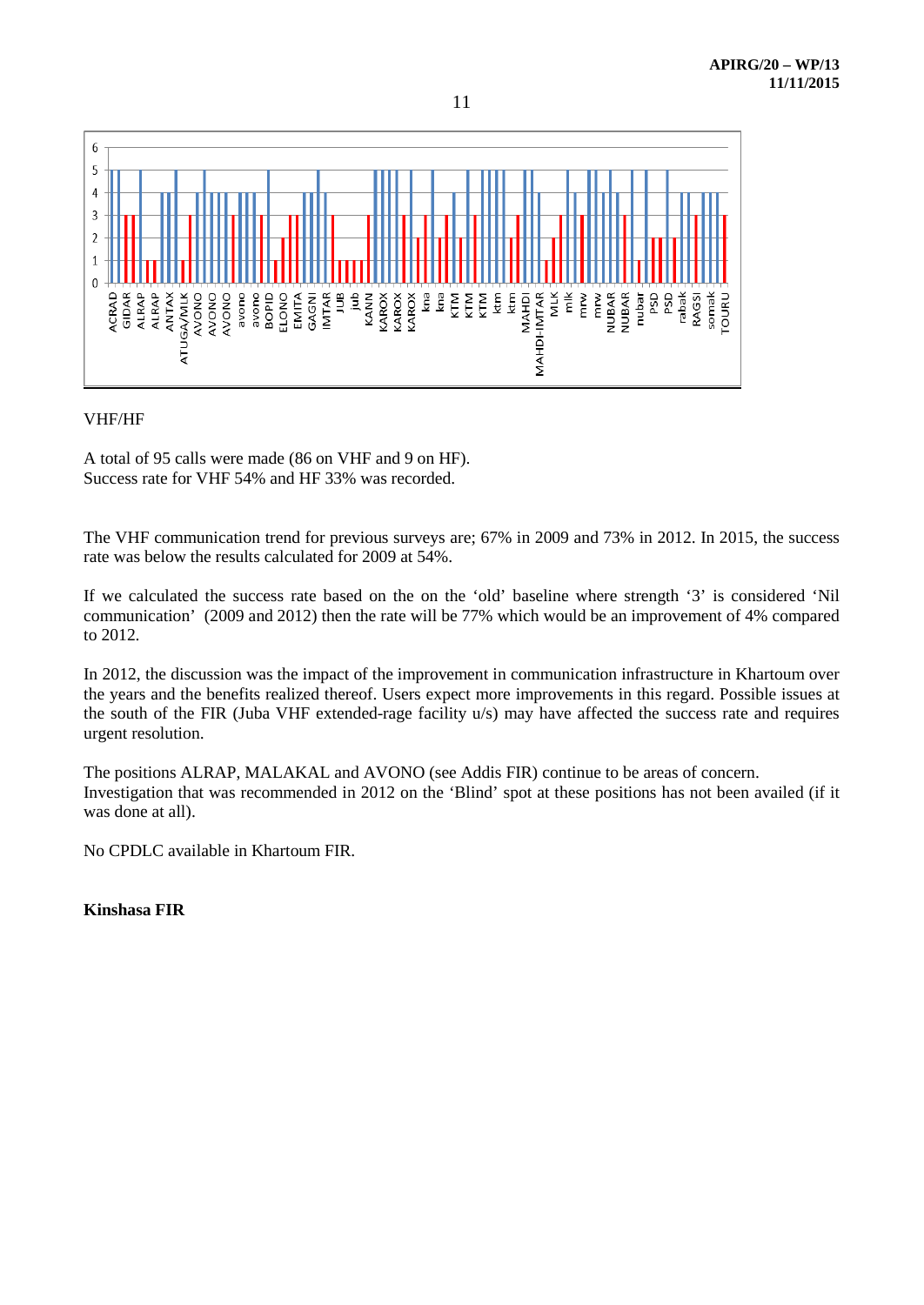

### VHF/HF

A total of 46 calls were made (48 on VHF and 57 on HF). Success rate; VHF 30% and HF 29%

There still exist major communication inadequacies in Kinshasa FIR. The low success rates in 2009 are still experienced in 2015. Even if we used the 'old' baseline where strength '3' is considered as 'Nil communication' the success rate will only increase to 50%.

In the previous reports, it was suggested that remote stations be revamped to improve VHF communications. ADS-C/CPDLC is still considered the best alternative to improve communication in the FIR.

No ADS-C/CPDLC is available in Kinshasa FIR.



# **Lagos FIR**

### VHF/HF

A total of 17 calls were recorded all on VHF with 71% success rate. CPDLC

No CPDLC available in Lagos FIR.

# Lilongwe FIR

# VHF/HF

A total of 6 calls were recorded all on VHF with 100% success rate which has been consistent over the years. The success rate in 2012 was 93%.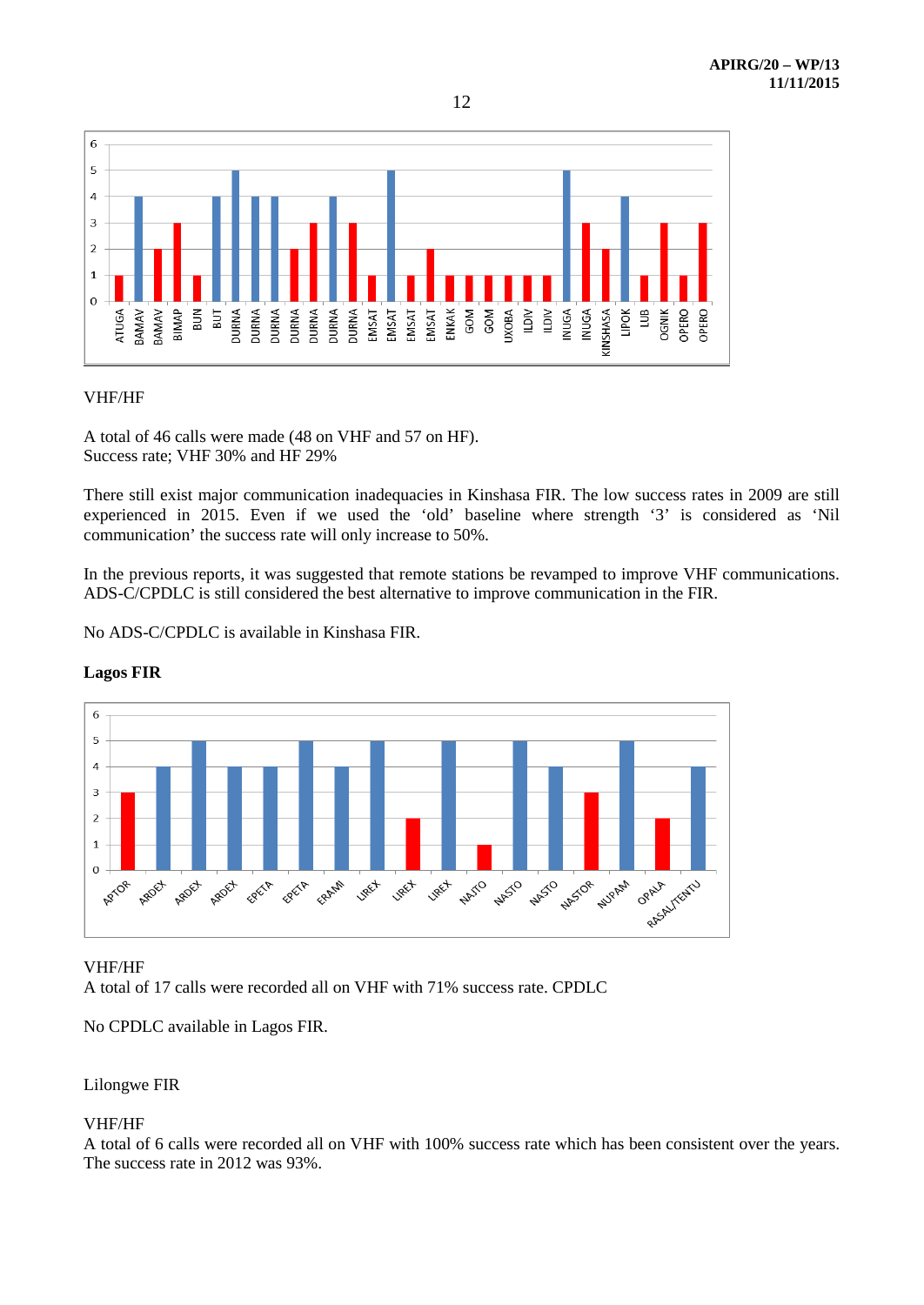# CPDLC

No CPDLC available in Lilongwe FIR.

# **Luanda FIR**





### VHF/HF

A total of 70 calls were made (47 on VHF and 23 on HF). Success rate; VHF 55% and HF 23%

Compared to 2012 survey, there was a significant decrease (39%) in successful communication. Even if the 'old' baseline is used, the decline was still significant, from 94% to 70%.

Luanda has invested heavily in communication infrastructure in the last few years. There was a revamp in VHF and HF equipment including implementation of CPDLC. Originally, CPDLC was implemented in the oceanic airspace and now has been extended into continental airspace of Luanda FIR.

With all these investments, the expectations of the users are that of an improvement in aeronautical communication service. Sadly this is not the case, going by the survey results.

Positions that were problematic were mainly to the south-east of the FIR i.e. ABAPU, BUGRO, EPNUL and EPMAG. TERBA experienced poor communication on HF.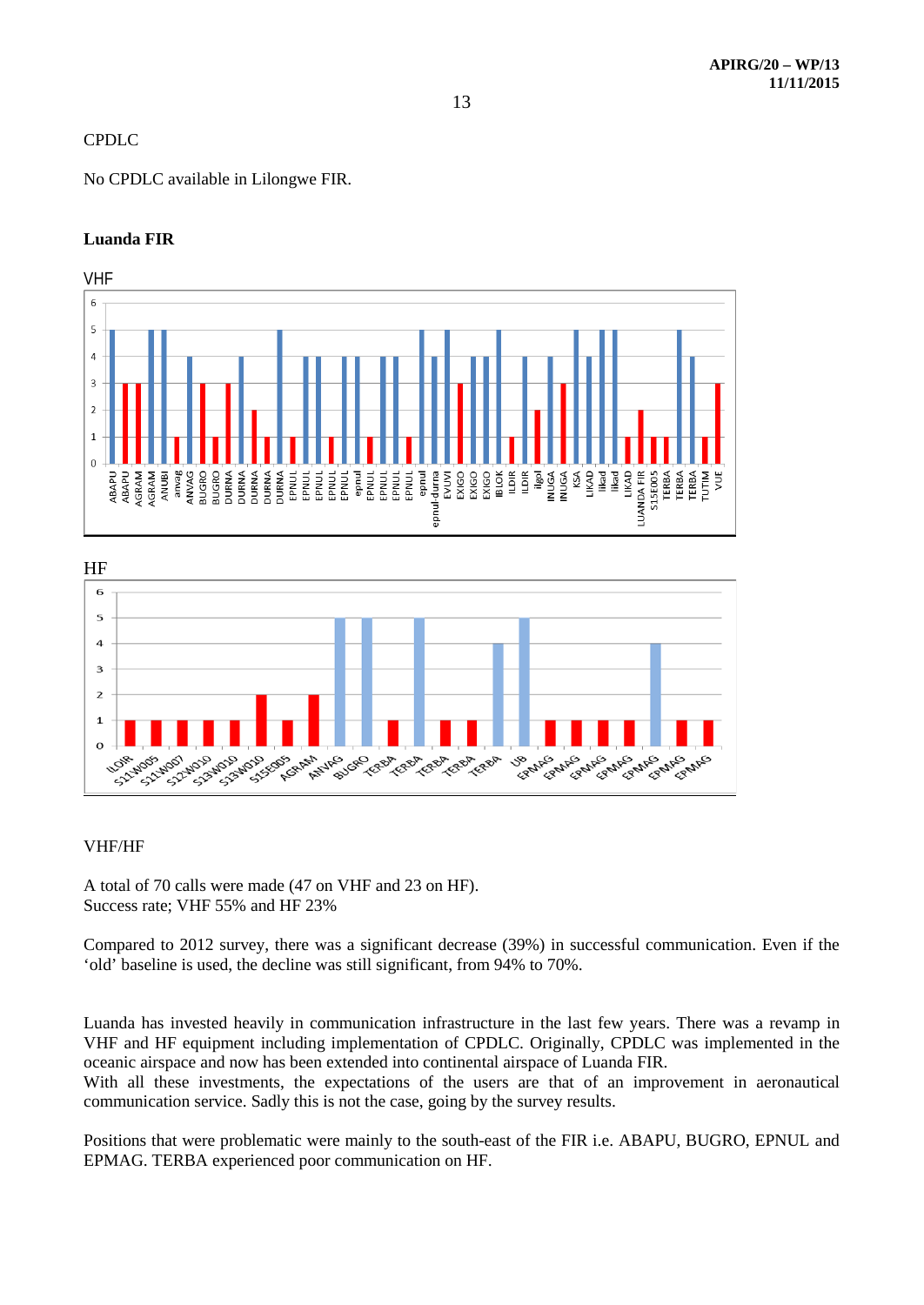# **CPDLC**

CPDLC is now available in Luanda FIR but still on trial basis.

At position TERBA (oceanic area), the rate of successful LOG-IN was 100%. The same was achieved at positions AGRAM and ABAPU. However, it was mixed results at positions EPNUL (40%) and BUGRO (50%) although more data is required to validate this result.

Note: Trial reports received from Users that was requested by Luanda showed positive results in CPDLC LOG-INs.



### **Lusaka FIR**

# **VHF/HF**

In 2012, the success rate for VHF calls surveyed was 97% (no HF calls).

In the 2015, the survey showed that only 30% of the VHF calls were successful. The remaining 60% of VHF calls were mostly localized in the western sector of the Lusaka FIR.

Several attempts on HF communication were observed with only one (1) being successful out of 17 attempts. These were at positions EPMAG and EPNUL (Lusaka and Luanda FIR boundary).

The 30% success rate for VHF communication validated flight crew reports that the equipment VHF station in the western sector of Lusaka FIR was unserviceable. **CPDLC**

No CPDLC available in Lusaka FIR.

### **Mauritius FIR**

### VHF/HF

Nil Report as no data was available from the airlines who participated in the survey.

### **Mogadishu FIR**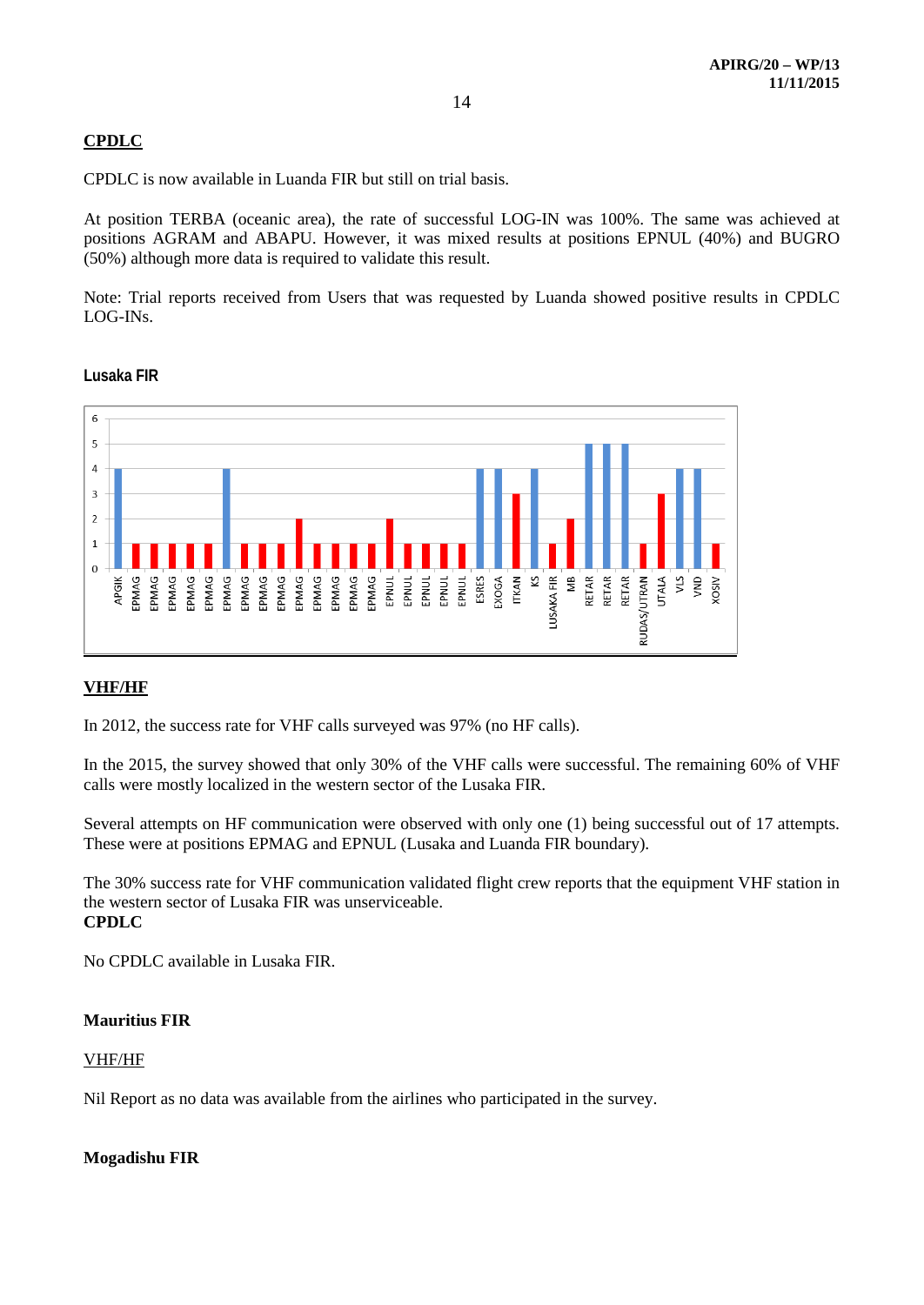

# VHF/HF

A total of 42 calls were recorded (7 on VHF and 35 on HF). The success rate; VHF 86% and HF 49%

Communication in Mogadishu is mostly only based on HF. The generalized observation is that HF communications continue to be deficient considering that HF is the main mode of aeronautical communication in the FIR (no fallback mode).

Improvement is required urgently to address communication deficiencies for VHF and HF.

There is a need to implement ADS-C/CPDLC.

# CPDLC

No CPDLC available in Mogadishu FIR.



# **Nairobi FIR**

# VHF/HF

A total of 49 calls were registered only on VHF with a success rate of 84% compared to 94% in 2012. The areas of concern were rather random with no trend noticed.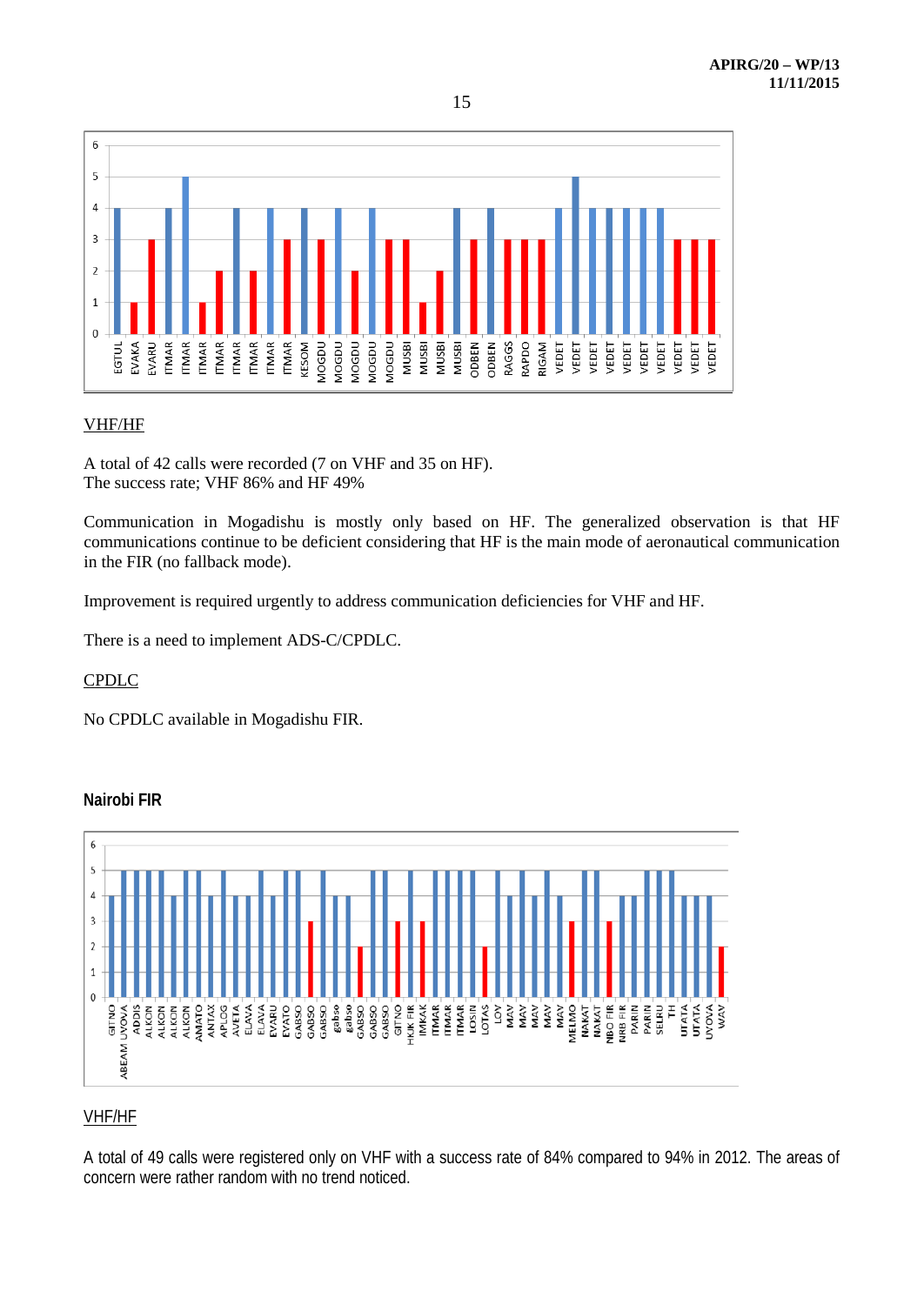Communication considered as adequate.

No CPDLC available yet in Nairobi FIR despite report of its implementation.



# **N'Djamena FIR**

# VHF/HF

A total of 21 calls were recorded all on VHF with a success rate of 81%. In 2012, the rate was 96%.

# CPDLC

Out of the nine (9) ADS-C/CPDLC LOG-INs recorded during the survey, only one (1) failed.

Communication considered as adequate.

# **Niamey FIR**



# VHF/HF

A total of 66 calls were made (48 on VHF and 18 on HF). Success rate; VHF 77% and HF 28%